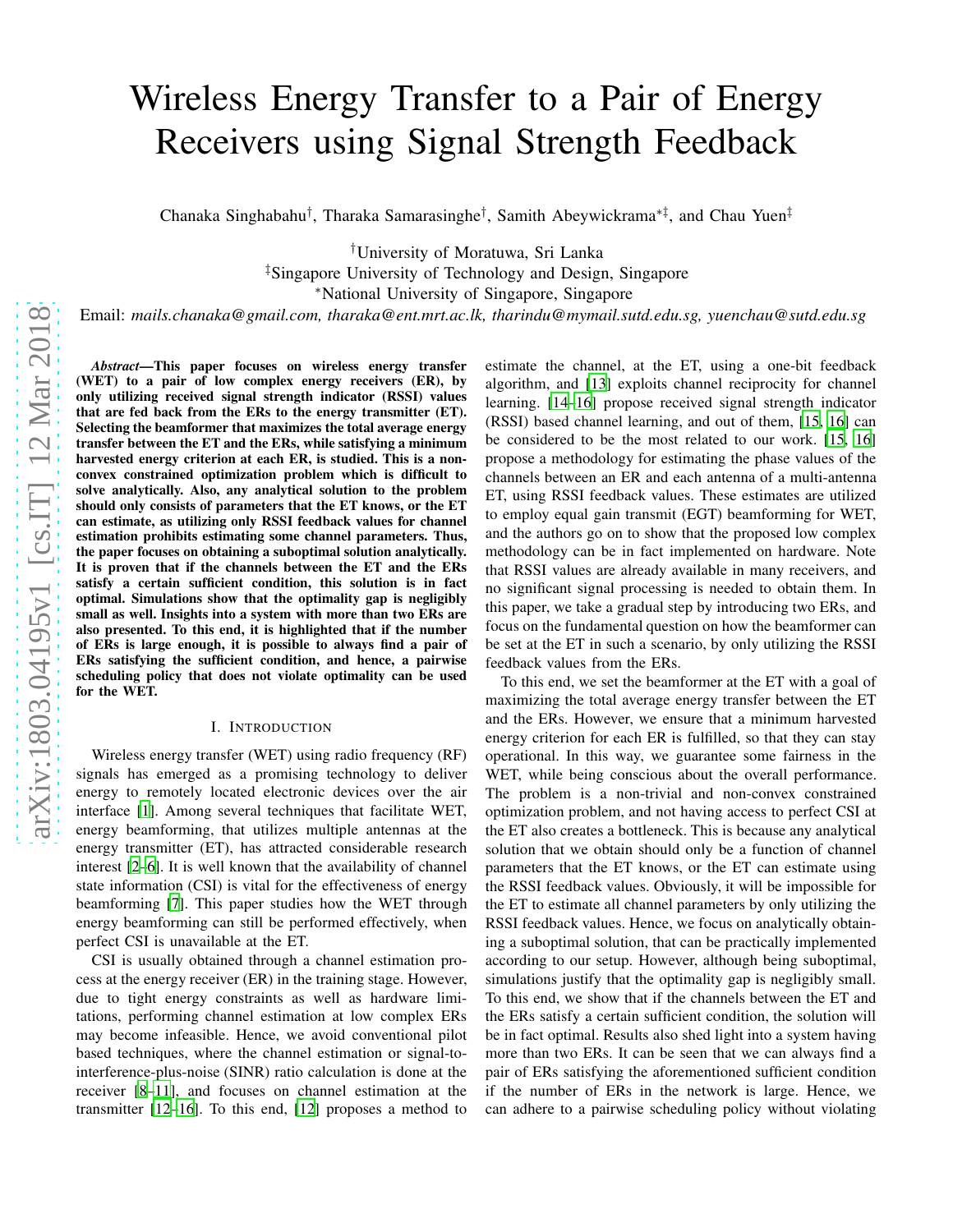optimality.

The paper is organized as follows. In Section [II,](#page-1-0) we introduce the system model and set up the optimization problem. In Section [III,](#page-1-1) we discuss how the optimization problem can be solved, considering different scenarios. In Section [IV,](#page-4-0) we discuss how the required channel parameters can be estimated using the RSSI feedback values. Then, in Section [V,](#page-4-1) we provide useful insights on the results through simulations. Section [VI](#page-5-3) concludes the paper.

## II. SYSTEM MODEL AND PROBLEM SETUP

<span id="page-1-0"></span>We consider the WET between an ET consisting of K transmit antennas and two ERs having a single antenna each, over the wireless medium. For simplicity and the clarity of the analysis, it is assumed that  $K = 2$ . The ET utilizes  $M \leq K$ beams for the WET, and the transmit signal can be written as

$$
\boldsymbol{x} = \frac{\sqrt{P}}{M} \sum_{m=1}^{M} \boldsymbol{b}_m s,
$$

where  $\mathbf{b}_m = \sqrt{\frac{1}{2}} \left[ 1 \,\mathrm{e}^{j\theta_m} \right]^\top$  is the beamforming vector of the  $m$ -th beam, and s denotes the transmit symbol having unit power. It is assumed that the maximum sum-power constraint at the ET is  $P > 0$ , *i.e.*,  $E(\|\boldsymbol{x}\|^2) = \text{tr}(\boldsymbol{C}_{\boldsymbol{x}\boldsymbol{x}}) \leq P$ , where  $C_{xx} = E(xx^{\dagger})$  is the transmit covariance matrix. The ET transmits using EGT beamforming similar to [\[15](#page-6-7), [16](#page-6-4)], where the ET equally splits the power among all transmit antennas, and focuses on adding the transmitted signals coherently at the ERs [\[17\]](#page-6-8). In practice, each transmit antenna has its own power amplifier, which operates properly only when the transmit power is below a pre-designed threshold. EGT can guarantee that the transmit power will not exceed this threshold, unlike with maximum ratio transmit (MRT) beamforming, where the transmit power in some antennas may theoretically exceed these threshold values. Because of this reason, EGT beamforming is still a preferred method in practice.

Let  $h_i = \left[ |h_{i1}| e^{j\delta_{i1}} \quad |h_{i2}| e^{j\delta_{i2}} \right]$  be the random complex multiple-input-single-output (MISO) channel vector between the ET and the *i*-th ER.  $h_i$  includes the effect of both pathloss and multipath fading between the ET and the  $i$ -th ER, and it is considered to be i.i.d. with an arbitrary distribution. We assume a quasi-static block fading channel where the channel is assumed to be fixed over a given block of transmission. When both energy beams are being transmitted, the RSSI value at the i-th ER can be written as

<span id="page-1-2"></span>
$$
R_i(\theta_1, \theta_2) = \mathbf{h}_i^{\dagger} \mathbf{C}_{\boldsymbol{x}\boldsymbol{x}} \mathbf{h}_i. \tag{1}
$$

It is well known that CSI plays a vital role in beamforming. Therefore, the WET process consists of two stages. Firstly, we have the training stage that the ET uses for channel learning. Then, the knowledge on the channel is used to set the beamformer in the second stage where the actual WET happens. We call this the wireless power beamforming (WPB) stage. As we are focusing on applications with low complex ERs having limited processing capabilities, the well known method of estimating the channel at the ER, may become infeasible. Channel estimation involves analog to digital conversion and baseband processing, which require significant energy. Therefore, we focus on the low complex RSSI based channel learning technique introduced in [\[15,](#page-6-7) [16](#page-6-4)]. In this scheme, the ER will feed back a set of RSSI values back to the ET, and these values are utilized for channel learning. We will elaborate the channel estimation process in detail in Section [IV.](#page-4-0)

We focus on maximizing the average energy transfer in the WPB stage, in each transmission block. However, we ensure that a minimum harvested energy criterion for each ER is fulfilled, so that they can stay operational. In this way, we guarantee some fairness in the WET while being conscious on increasing the overall performance of the WET. More specifically, we set  $\theta_1$  and  $\theta_2$  in  $\mathbf{b}_1$  and  $\mathbf{b}_2$ , respectively, to maximize the average sum energy transfer in the WPB stage. We formulate our optimization problem as follows.

$$
\begin{array}{ll}\text{maximize} & \sum_{i=1}^{2} R_i \left( \theta_1, \theta_2 \right) \\ \text{subject to} & R_i \left( \theta_1, \theta_2 \right) \ge \rho_i, \ i = 1, 2. \\ & \text{tr}\left( \mathbf{C}_{\boldsymbol{x}\boldsymbol{x}} \right) \le P \end{array} \tag{2}
$$

This is a non-convex optimization problem. Also, it is not hard to see that the solution to this optimization problem will be a function of various channel parameters such as channel phase and amplitude. We should stress that perfect CSI is unavailable at the ET. Therefore, any analytical solution should only be a function of channel parameters that can be estimated using the RSSI feedback values. Obviously, some parameters cannot be estimated by only utilizing RSSI feedback values, and this can be considered a major bottleneck.

#### III. SOLVING THE OPTIMIZATION PROBLEM

<span id="page-1-1"></span>We start the analysis by obtaining a mathematically tractable expression for the objective function of the optimization problem of interest. To this end, by substituting for the channel covariance matrix, [\(1\)](#page-1-2) can be further simplified, and the RSSI in a given transmission block at the  $i$ -th ER can be written as

<span id="page-1-4"></span>
$$
R_i(\theta_1, \theta_2) = \alpha_i + \beta_i \cos(\theta_1 - \theta_2) + \gamma_i g(\theta_1, \theta_2, \phi_i), \quad (3)
$$

where

<span id="page-1-3"></span>
$$
g(\theta_1, \theta_2, \phi_i) = \cos(\theta_1 + \phi_i) + \cos(\theta_2 + \phi_i),
$$

 $\alpha_i = \frac{P}{8} (|2h_{i1}|^2 + |h_{i2}|^2), \ \beta_i = \frac{P}{8} |h_{i2}|^2, \ \gamma_i = \frac{P}{4} |h_{i1}| |h_{i2}|$  and  $\phi_i = \delta_{i2} - \delta_{i1}$  (the phase difference between  $h_{i2}$  and  $h_{i1}$ ). This can be utilized to obtain an expression for the objective function, which is formally stated in the following lemma.

*Lemma 1:* Let  $k_1 = \gamma_1 \cos(\phi_1) + \gamma_2 \cos(\phi_2)$  and  $k_2 =$  $\gamma_1 \sin (\phi_1) + \gamma_2 \sin (\phi_2)$ . The sum of the RSSI values at the two ERs is given by

<span id="page-1-5"></span>
$$
R_T(\theta_1, \theta_2) = \alpha_T + \beta_T \cos(\theta_1 - \theta_2) + \gamma_T g(\theta_1, \theta_2, \phi_T), \quad (4)
$$

where  $\alpha_T = \alpha_1 + \alpha_2$ ,  $\beta_T = \beta_1 + \beta_2$ ,  $\gamma_T = \sqrt{k_1^2 + k_2^2}$  and  $\tan(\phi_T) = \frac{k_2}{k_1}.$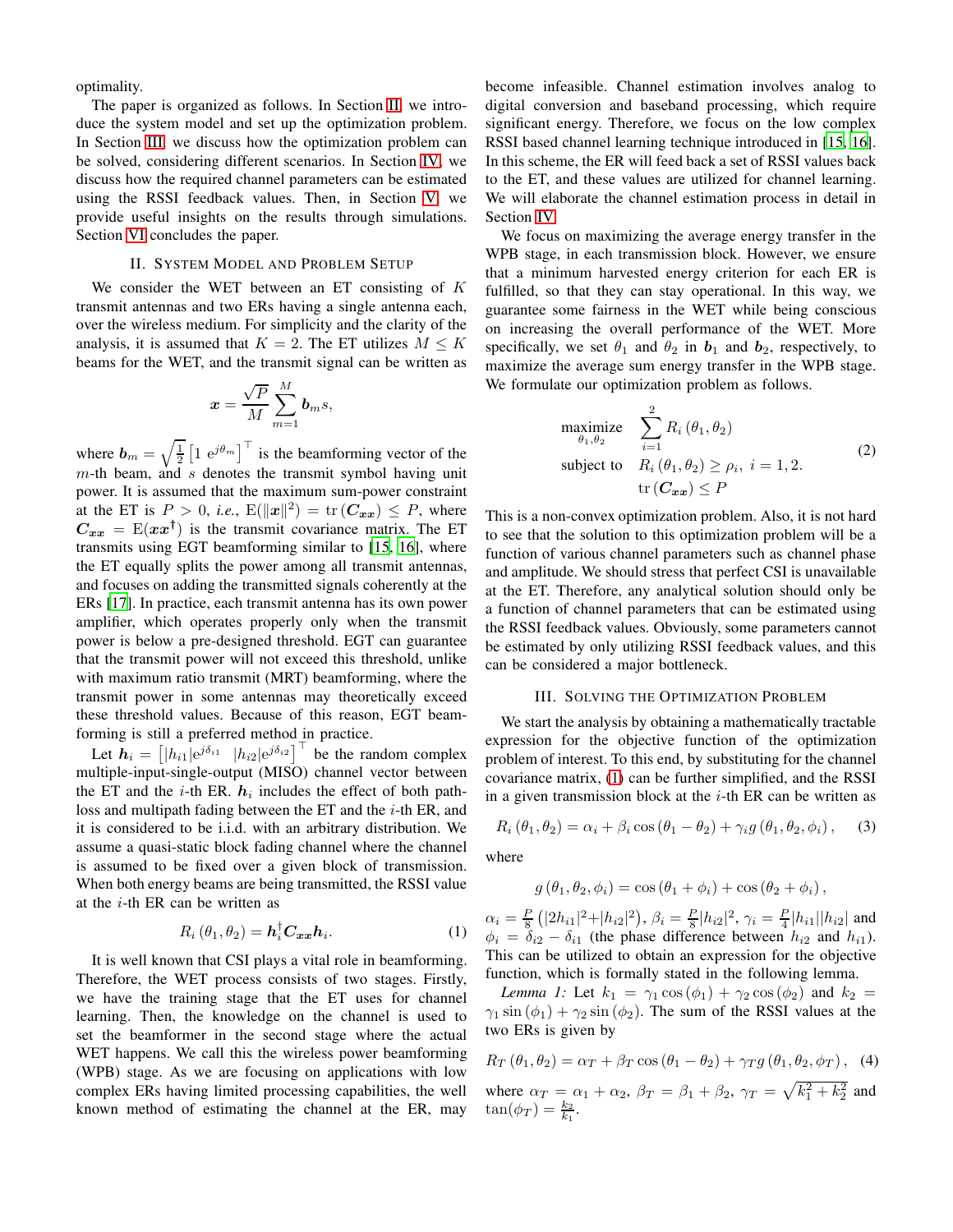*Proof:* We have the following:

$$
R_T(\theta_1, \theta_2) = \alpha_T + \beta_T \cos(\theta_1 - \theta_2) + \sum_{i=1}^2 \gamma_i g(\theta_1, \theta_2, \phi_i),
$$

$$
g(\theta_1, \theta_2, \phi_i) = \sum_{m=1}^2 \left[ \cos(\theta_m) \cos(\phi_i) - \sin(\theta_m) \sin(\phi_i) \right].
$$

Thus,

$$
\sum_{i=1}^{2} \gamma_i g(\theta_1, \theta_2, \phi_i) =
$$
\n
$$
\sqrt{k_1^2 + k_2^2} \left[ \sum_{m=1}^{2} \left[ \cos(\theta_m) \cos(\phi_T) - \sin(\theta_m) \sin(\phi_T) \right] \right],
$$

which completes the proof.

The form obtained for the objective function particularly facilitates obtaining a solution for the optimization problem, which we will see next.

A. Special case: 
$$
\rho_1 = \rho_2 = 0
$$

Firstly, we will consider solving an unconstrained optimization problem, *i.e.*, we consider  $\rho_1 = \rho_2 = 0$ . This means the ET focuses on maximizing the harvested energy without considering fairness in the network. We use this case to obtain some interesting insights, and also, as an auxiliary result in solving the general optimization problem.

*Theorem 1:* When  $\rho_1 = \rho_2 = 0$ , the average energy transfer in the WPB stage is maximized when  $\theta_1 = \theta_2 = -\phi_T$ .

*Proof:* It can be easily seen that setting  $\theta_1 = \theta_2 = -\phi_T$ maximizes all three cosine terms in the objective function given in Lemma [1,](#page-1-3) which in turn maximizes the objective function, completing the proof.

It is interesting to note that using the same vector for both beams is optimal, which implies that transmitting one beam is always optimal if there are no constraints on the harvested energy of the individual ERs. To this end, when the constraints are relaxed, we end up with a convex optimization problem, which is easy to solve. Intuitively, we can expect the same single beam optimality when there are more than two ERs, and the idea is to allocate all the power to a single beam, and transmit it in the direction of a centroid associated with the channels between the ET and ERs. Finding this centroid will depend on what sort of CSI can be obtained at the ET. In fact, the result goes in line with [\[18\]](#page-6-9), where the optimality of a single beam is claimed for a scenario of broadcasting.

When a single beam is being transmitted, the result in Lemma [1](#page-1-3) can be further simplified as

<span id="page-2-0"></span>
$$
R_T(\theta) = \alpha'_T + \gamma'_T \cos(\theta + \phi_T), \tag{5}
$$

where  $\alpha'_T = \alpha_T + \beta_T, \gamma'_T = 2\gamma_T$ . Replacing index T with index i in all the notations in [\(5\)](#page-2-0) gives us  $R_i(\theta)$ , which is the RSSI in the WPB stage for ER  $i$  given a single beam is transmitted. To set the beamforming vector that maximizes  $R_T(\theta)$ , we should be able to estimate  $\phi_T$ , and this will be studied in Section [IV.](#page-4-0) Next, we will consider the general constrained optimization problem.

## *B. Solving the constrained optimization problem*

We will now consider solving the two-dimensional constrained optimization problem of interest. As mentioned earlier, this in general is a non-convex optimization problem, and turns out to be convex if the constraints on the harvested energy are omitted. Therefore, obtaining an analytical solution for the general case is difficult. Also as highlighted previously, the solution should be a function of channel parameters that can be estimated at the ET. For an example, in Theorem [1,](#page-2-1) the solution was  $\phi_T$ , and this value has to be estimated to set the beamforming vector. Therefore, we focus on a suboptimal solution. However, although being suboptimal, it can be practically implemented in a system with low complex ERs. To this end, we will assume that only one beam is transmitted in the WPB stage, which simplifies the problem to a single dimensional optimization problem. This assumption will in deed lead to loss of optimality as there will be cases where transmitting two beams will give better performance compared to transmitting a single beam. However, we will show that if the channels between the ET and the ERs satisfy a certain condition, transmitting a single beam will be optimal, and this condition is formally presented through the following lemma.

<span id="page-2-2"></span><span id="page-2-1"></span>*Lemma 2:* If  $|\phi_1 - \phi_2| \leq \frac{\pi}{2}$ , the average energy transfer in the WPB stage is maximized when  $\theta_1 = \theta_2$ , that is, by transmitting a single energy beam.

*Proof:* Let  $\tilde{\theta}_1 = \frac{\theta_1 + \tilde{\theta}_2}{\sqrt{2}}$  $\frac{\overline{\theta_2}}{2}$  and  $\tilde{\theta}_2 = \frac{\theta_2 - \theta_1}{\sqrt{2}}$ , which leads to

$$
R_i\left(\tilde{\theta}_1, \tilde{\theta}_2\right) = \alpha_i + \beta_i \cos\left(\sqrt{2}\tilde{\theta}_2\right) + 2\gamma_i \cos\left(\frac{\tilde{\theta}_2}{\sqrt{2}}\right) \cos\left(\frac{\tilde{\theta}_1}{\sqrt{2}} + \phi_i\right)
$$

for  $i \in \{1, 2, T\}$ . Without loss of generality, let us assume  $-\phi_2 \geq -\phi_1$ . When  $|\phi_1 - \phi_2| \leq \frac{\pi}{2}$ , that is, when the phase difference of the two channels is an acute angle, it can be shown that  $-\phi_1 \leq -\phi_T \leq -\phi_2$ . We can also show that

$$
\frac{-2\phi_1}{\sqrt{2}} \le \tilde{\theta}_1 \le \frac{-2\phi_2}{\sqrt{2}}
$$

and

$$
\frac{-\pi}{2\sqrt{2}} \le \tilde{\theta}_2 \le \frac{-\pi}{2\sqrt{2}},
$$

which imply  $\left|\frac{\tilde{\theta}_1}{\sqrt{2}} + \phi_i\right| \leq \frac{\pi}{2}$  and  $\left|\tilde{\theta}_2\right| \leq \frac{\pi}{2\sqrt{2}}$  for  $i = \{1, 2, T\}$ . By using these inequalities, we get

$$
R_i\left(\tilde{\theta}_1, \tilde{\theta}_2\right) = \alpha_i + \beta_i \cos\left(\sqrt{2}\tilde{\theta}_2\right) + 2\tilde{\gamma}_i \cos\left(\frac{\tilde{\theta}_2}{\sqrt{2}}\right),
$$

where  $\tilde{\gamma}_i = \cos\left(\frac{\tilde{\theta}_1}{\sqrt{2}} + \phi_i\right) \ge 0$  for  $i = \{1, 2, T\}.$ 

Assume  $\exists$  a point  $(\tilde{\theta}_1^{\tau}, \tilde{\theta}_2^{\tau})$ , such that  $\tilde{\theta}_2^{\tau} \neq 0$ , and satisfies both constraints. If we consider a point  $(\tilde{\theta}_1^{\tau}, \tilde{\theta}_2^{\tau} - \epsilon)$ , we will have

$$
R_i\left(\tilde{\theta}_1^{\tau}, \tilde{\theta}_2^{\tau} - \epsilon\right) > R_i\left(\tilde{\theta}_1^{\tau}, \tilde{\theta}_2^{\tau}\right) \ge \rho_i
$$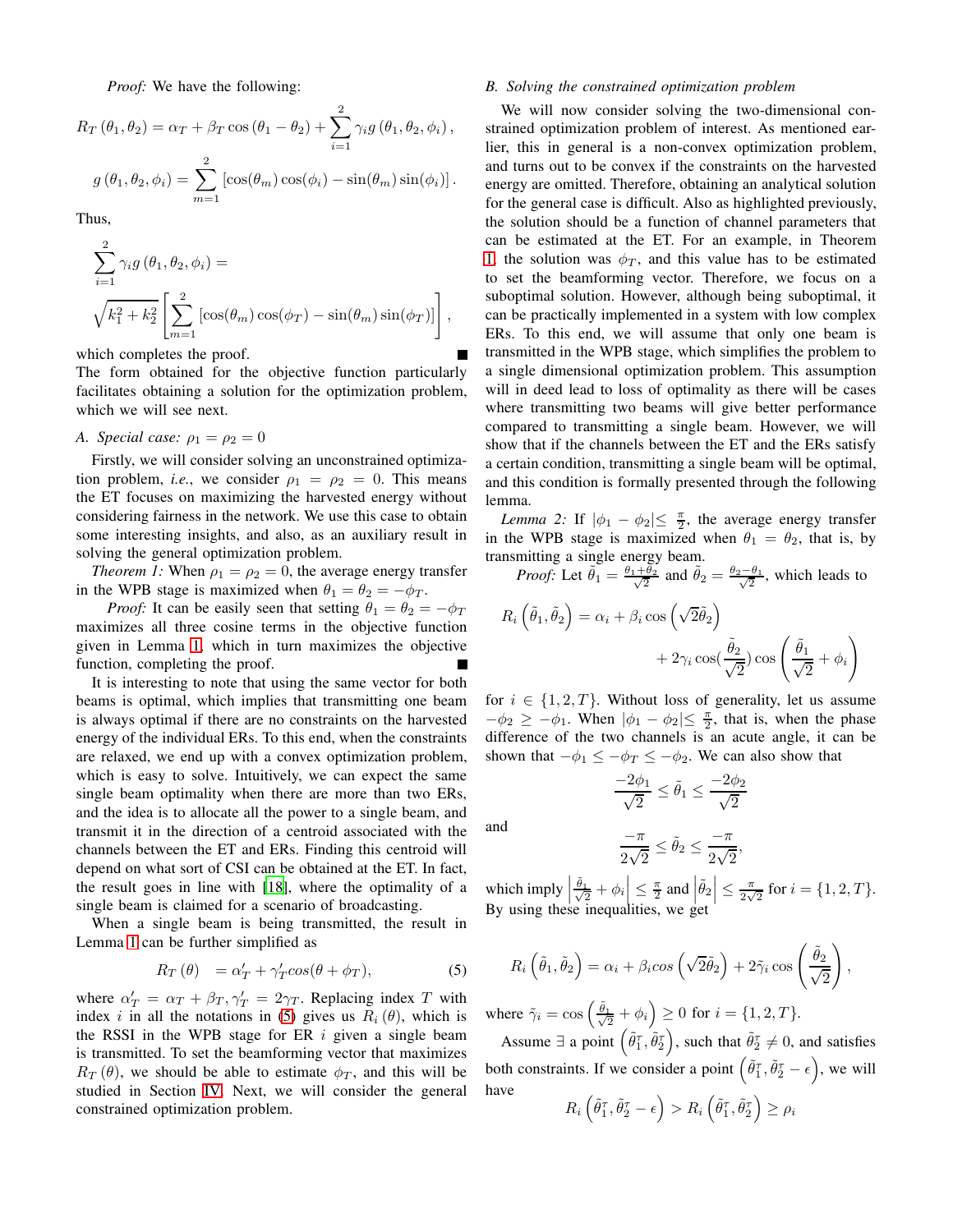for  $i \in \{1, 2\}$ , and

$$
R_T\left(\tilde{\theta}_1^{\tau},\tilde{\theta}_2^{\tau}-\epsilon\right) > R_T\left(\tilde{\theta}_1^{\tau},\tilde{\theta}_2^{\tau}\right).
$$

Therefore,  $R_T\left(\tilde{\theta}_1, \tilde{\theta}_2\right)$  is maximized when  $\tilde{\theta}_2 = 0$ , and both constraints are satisfied at this point. This implies  $\theta_1 = \theta_2$ , completing the proof.

When this sufficient condition holds, we can obtain an analytical solution to the optimization problem of interest, and this solution is formally stated in the following theorem.

Theorem 2: Let  $\omega_1 = \left[\cos^{-1}\left(\frac{\rho_1 - \alpha'_1}{\gamma'_1}\right)\right]$  and  $\omega_2 =$  $\left|\cos^{-1}\left(\frac{\rho_2-\alpha'_2}{\gamma'_2}\right)\right|$ . If  $|\phi_1-\phi_2|\leq \frac{\pi}{2}$ , the average total energy transfer in the WPB stage is maximized when  $\theta_1 = \theta_2 = \theta^*$ , where

$$
\theta^* = \begin{cases}\n-\phi_T, & \text{if } -\phi_T \in [\psi_1, \psi_2] \\
\arg \max \{ R_T(\psi_1), R_T(\psi_2) \} & \text{otherwise}\n\end{cases}
$$

,

in which

$$
[\psi_1, \psi_2] \in [-\phi_1 - \omega_1, -\phi_1 + \omega_1] \cap [-\phi_2 - \omega_2, -\phi_2 + \omega_2].
$$

*Proof:* Firstly, we obtain intervals of  $\theta$  that satisfy the individual energy constraints. To this end, we have

 $\cos(\theta + \phi_1) \geq \frac{\rho_1 - \alpha'_1}{\gamma'_1}$ 

and

$$
\cos(\theta + \phi_2) \ge \frac{\rho_2 - \alpha'_2}{\gamma'_2}.
$$

By solving the above inequalities, we get  $[-\phi_1-\omega_1, -\phi_1+\omega_1]$ and  $[-\phi_2 - \omega_2, -\phi_2 + \omega_2]$ , which are convex sets over  $\theta$ . The intersection between these two regions gives us  $[\psi_1, \psi_2]$ , which is again convex over  $\theta$ . If the maximum of the objective function lies in this feasible region, it is achievable, and from Theorem [1,](#page-2-1) we know that this point can be achieved by setting  $\theta^* = -\phi_T.$ 

Looking at the case of this maximum point being infeasible, it is not hard to see according to [\(5\)](#page-2-0) that when transmitting a single beam, the objective function takes the form of a generic one dimensional cosine function. In a given convex region, a cosine function can take a maximum/minimum or it can be strictly increasing/decreasing. Therefore, if the global maximum point of the objective function is not in the feasible region, the highest value that the objective function can achieve should be at one of the boundary points in the region, *i.e.*,  $\omega_1$ or  $\omega_2$ , which completes the proof.

In practice, there can be WET requirements where there is only a single priority ER with a minimum power constraint. We can directly use the result in Theorem [2](#page-3-0) for scenarios like that, and the extension is presented through the following corollary.

<span id="page-3-2"></span>*Corollary 1:* Let  $\rho_1 > 0$ ,  $\rho_2 = 0$  and  $\omega_1 = \left| \cos^{-1} \left( \frac{\rho_1 - \alpha'_1}{\gamma'_1} \right) \right|$ . If  $|\phi_1 - \phi_2| \leq \frac{\pi}{2}$ , the average energy transfer in the WPB stage is maximized when  $\theta_1 = \theta_2 = \theta^*$ , where

$$
\theta^* = \begin{cases}\n-\phi_T, & \text{if } -\phi_T \in [\psi_1, \psi_2] \\
\arg \max \{ R_T(\psi_1), R_T(\psi_2) \} & \text{otherwise}\n\end{cases}
$$

in which  $[\psi_1, \psi_2] \in [-\phi_1 - \omega_1, -\phi_1 + \omega_1].$ 

We will set our beamforming vector in the WPB stage according to Theorem [2.](#page-3-0) This will be the optimal selection of the beamforming vector if  $|\phi_1 - \phi_2| \leq \frac{\pi}{2}$ , and suboptimal otherwise. Note that this is a sufficient condition, and not a necessary condition, which means the optimality may in fact hold for a larger region. We will get more insights on this region through simulations in Section [V.](#page-4-1) If the phase values are uniformly distributed, the sufficient condition guarantees optimality for 50% of all instances on the average.

<span id="page-3-0"></span>Next, we will have to look at the feasibility of the solution. Some of our suboptimal solutions can be infeasible, that is, we might not be able to satisfy the individual energy constraints in a given block of transmission, due to the channels being poor. To this end, we propose Algorithm [1](#page-3-1) as a suitable transmit algorithm for the WPB stage. According to the algorithm, we

<span id="page-3-1"></span>

| <b>Algorithm 1</b> Transmit Algorithm |                                                                    |
|---------------------------------------|--------------------------------------------------------------------|
|                                       | 1: $\rho_1 \leftarrow$ constraint 1                                |
|                                       | 2: $\rho_2 \leftarrow$ constraint 2                                |
|                                       | 3: if $[\psi_1, \psi_2] \neq \emptyset$ then                       |
| 4:                                    | use <i>Theorem</i> 2 and transmit                                  |
|                                       | $5:$ else                                                          |
| 6:                                    | $\min(\rho_1, \rho_2) \leftarrow 0$                                |
| 7:                                    | if $[\psi_1, \psi_2] \neq \emptyset$ then                          |
| 8:                                    | use Corollary 1 and transmit                                       |
| 9:                                    | else                                                               |
| 10:                                   | $\rho_1 \leftarrow$ constraint 1, $\rho_2 \leftarrow$ constraint 2 |
| 11:                                   | $\max(\rho_1, \rho_2) \leftarrow 0$                                |
| 12:                                   | if $[\psi_1, \psi_2] \neq \emptyset$ then                          |
| 13:                                   | use <i>Corollary 1</i> and transmit                                |
| 14:                                   | else                                                               |
| 15:                                   | $\rho_1 \leftarrow 0, \, \rho_2 \leftarrow 0$                      |
| 16:                                   | use <i>Theorem 1</i> and transmit                                  |

first try to satisfy both ERs. If this step is infeasible, we try to satisfy only the ER with the higher energy requirement. If the second step is infeasible as well, we try to satisfy only the ER with the lower energy requirement, and if it is still infeasible, we neglect both constraints and try to maximize the average sum energy transfer.

# *C. Extension for multiple ERs*

From the results in Theorem [2,](#page-3-0) we can get interesting insights into a scenario with multiple ERs. In a scenario with multiple ERs, we are more likely to have two ERs with  $|\phi_1 - \phi_2| \leq \frac{\pi}{2}$ . This means, we can always find a pair of ERs satisfying the sufficient condition in Theorem [2](#page-3-0) if the number of ERs is large enough. Hence, we can introduce a pairwise scheduling policy without any loss of optimality. Moreover, we can schedule two ERs which are closest to each other in terms of channel phase, and the energy transfer will be much efficient than trying to schedule two ERs that are distant from each other (in terms of channel phase). However, note that according to this scheduling policy, the constraints of the ERs not being scheduled may be violated in a given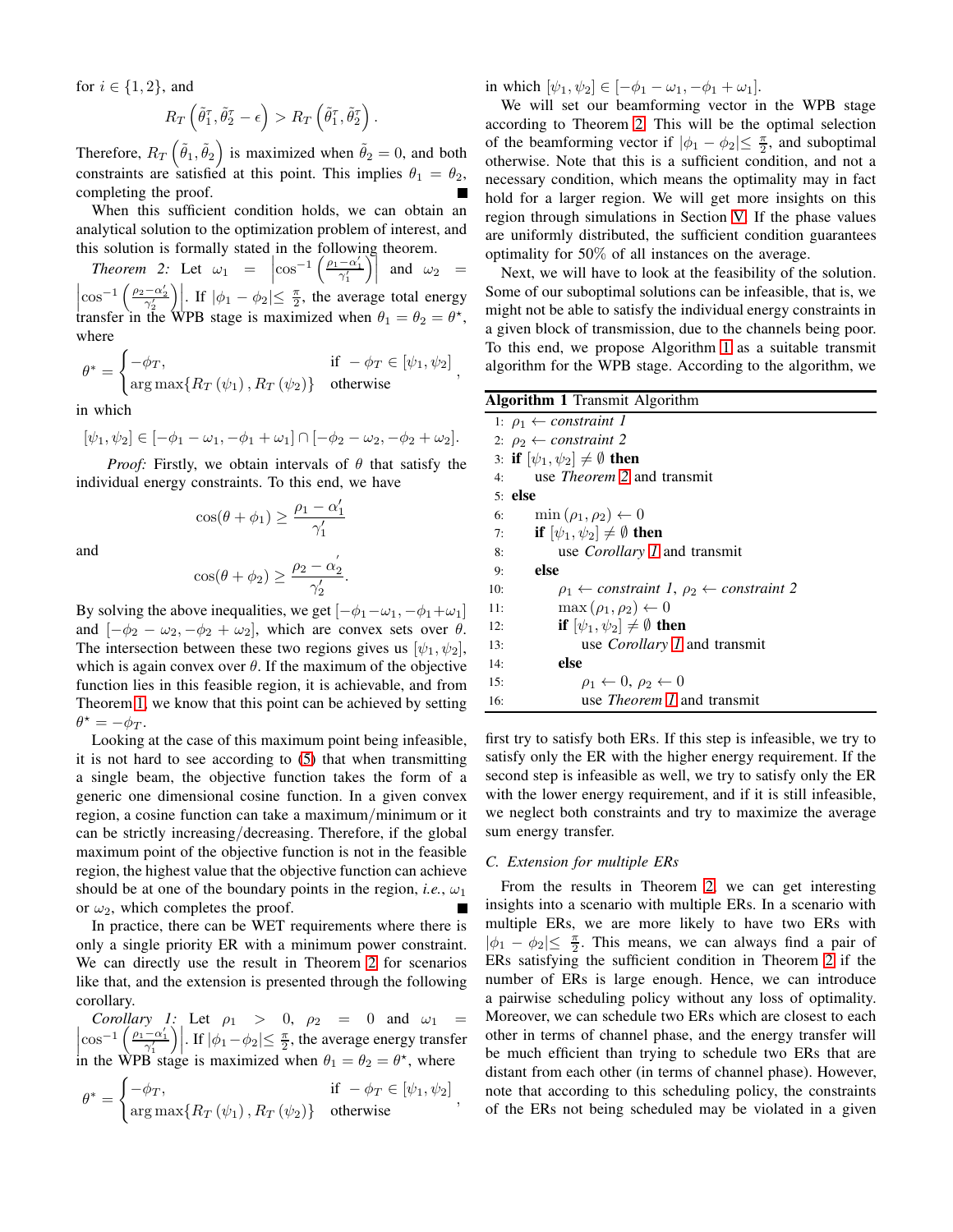transmission block. Therefore, some sort of time averaging should be introduced for the constraints, and they should be set appropriately such that over time, the required energy requirement is satisfied. Since the channel phase values are i.i.d., each ER has equal chance of being scheduled. More insights on this scheduling policy will be presented in Section [V](#page-4-1) with appropriate simulations.

We have already claimed that the main reason for going for this suboptimal method is the lack of perfect CSI at the ET. However, even to implement this proposed algorithm, the ET has to know  $\alpha'_i$ ,  $\gamma'_i$ ,  $\phi_i$  for  $i = 1, 2$ , and  $\phi_T$ . The estimation of these seven parameters will be discussed in the next section.

# IV. TRAINING AND CHANNEL ESTIMATION

<span id="page-4-0"></span>We will first focus on obtaining the RSSI feedback values, or more specifically, the training stage of the proposed methodology. The training stage is similar to the one proposed in [\[15,](#page-6-7) [16](#page-6-4)]. In the training stage, the ET transmits a single beam by sequentially changing the direction of the beam (beamforming vector) according to a pre-defined codebook of size  $N$ . To this end, the codebook will take the form of  $\boldsymbol{B} = \left\{ \boldsymbol{b}_1^1, \dots, \boldsymbol{b}_1^N \right\}$ , which includes N beamforming vectors where  $b_1^j$  takes the form  $\left[1 \ e^{j\theta_j}\right]$  and  $\theta_j = \frac{2(j-1)\pi}{N}$  for  $j \in \{1, \ldots, N\}$ . The corresponding RSSI value for each beamforming vector is fed back by the ERs to the ET. That is, each ER will feed back  $N$  RSSI values. In [\[15,](#page-6-7) [16\]](#page-6-4), only  $\phi_i$  had to be estimated, and it is shown that this codebook allows the estimator of  $\phi_i$  to achieve the Cramer-Rao-Lower-Bound (CRLB). It can be shown that this is true for other parameters that we need to estimate as well, thus, we use the same structure.

The instantaneous RSSI value at the  $i$ -th ER corresponding to the  $i$ -th beamforming vector in the codebook can be written as,

<span id="page-4-2"></span>
$$
R_i(\theta_j) = \alpha'_i + \gamma'_i \cos(\theta_j + \phi_i) + z_i,
$$
 (6)

where  $i = 1, 2$ . Replacing index i with T in [\(6\)](#page-4-2) gives us an expression for  $R_T(\theta_i)$ , and  $R_T(\theta_i) = R_1(\theta_i) + R_2(\theta_i)$ . Although we have assumed a quasistatic block-fading channel, the RSSI value will change from one measurement to the other due to the effect of noise. We have used random variable  $z_i$  to represent this effect. To this end,  $z_i$  captures the effect of all noise related to the measurement process such as noise in the channel, circuit, antenna matching network and rectifier, and we assume the random variables to be i.i.d. additive Gaussian with zero mean and variance  $\sigma^2$ . This means, we also assume that in a given transmission block, the randomness in [\(6\)](#page-4-2) is caused only by  $z_i$ . Based on these assumptions, estimating the channel parameters becomes a classical parameter estimation problem [\[19\]](#page-6-10). A maximum likelihood estimation can be carried out by utilizing

$$
\mathbf{E}_{i} \triangleq \sum_{j=1}^{N} \left[ R_{i} \left( \theta_{j} \right) - \left( \alpha_{i}^{\prime} + \gamma_{i}^{\prime} \cos(\theta_{j} + \phi_{i}) \right) \right]^{2} \tag{7}
$$

for  $i \in \{1, 2, T\}$ . Moreover, differentiating  $E_i$  with respect to  $\alpha'_i$ ,  $\gamma'_i$  and  $\phi_i$ , respectively, and equating to zero gives us the required estimates, which are stated in the following lemma.

*Lemma 3:* For a sample of N i.i.d. RSSI observations, the maximum likelihood estimates of  $\alpha'_i$ ,  $\gamma'_i$  and  $\phi_i$  are given by,

$$
\hat{\phi}_i = \tan^{-1} \left( \frac{-\sum_{j=1}^N R_i(\theta_j) \sin \theta_j}{\sum_{j=1}^N R_i(\theta_j) \cos \theta_j} \right),
$$
\n(8)

<span id="page-4-3"></span>
$$
\hat{\alpha}'_i = \frac{\sum_{j=1}^N R_i(\theta_j)}{N},\tag{9}
$$

$$
\hat{\gamma}_i' = \frac{2 \sum_{j=1}^N R_i(\theta_j) \cos(\theta_j + \phi_i)}{N}, \qquad (10)
$$

where  $\theta_j = \frac{2(j-1)\pi}{N}$  and  $i = 1, 2$ . Expression for the estimate of  $\phi_T$  can be obtained by replacing index i in [\(8\)](#page-4-3) with T.

*Proof:* Differentiating  $E_i$  with respect to  $\alpha'_i$ ,  $\gamma'_i$ and  $\phi_i$  $\sum$ d  $\phi_i$ , respectively, equating to zero, and using  $\phi_i$ , respectively, equating to zero, and using  $\sum_{j=1}^N \sin(2(\theta_j + \phi_i))$  =  $\sum_{j=1}^{N} \cos(\theta_j + \phi_i)$  =  $\sum_{j=1}^{N} \cos[2(\theta_j + \phi_i)]$  =  $\sum_{j=1}^{N} \cos(\theta_j + \phi_i) = \cos[2(\theta_j + \phi_i)] = 0$ , for simplification completes the proof [\[20\]](#page-6-11).

The obtained results for the estimates are remarkably simple, can be implemented easily at the ET, and require minimal processing. However, in order to estimate  $\gamma'_i$ , we have to use estimates of  $\phi_i$  obtained from [\(8\)](#page-4-3), thus,  $\phi_i$  has to be estimated first. The ambiguity in  $\phi_i$  can be resolved using a similar method proposed in [\[16\]](#page-6-4). We should note that we cannot estimate all required parameters in [\(3\)](#page-1-4) and [\(4\)](#page-1-5) using RSSI based estimation. To be particular, we cannot estimate  $\beta_i$  for  $i = 1, 2$  and  $\beta_T$ . Therefore, we had to make a single beam assumption which nullifies the  $\beta_i$  terms in the objective function. Now, we have all required variables estimated to implement the transmit algorithm in Section [III.](#page-1-1)

### V. SIMULATION RESULTS AND DISCUSSION

<span id="page-4-1"></span>In this section, we use numerical evaluations and simulation results to provide further insights. Firstly, we present the simulation result illustrated in Fig. [1.](#page-5-4) In Lemma [2,](#page-2-2) we obtained a sufficient condition for the optimality of transmitting a single beam, *i.e.*, we showed that when  $|\phi_1 - \phi_2| \leq \frac{\pi}{2}$ , the average energy transfer in the WPB stage is maximized when  $\theta_1 = \theta_2$ . However, due to not having perfect CSI at the ET, we resorted to the suboptimal solution of transmitting a single beam even when  $|\phi_1 - \phi_2| > \frac{\pi}{2}$ . To this end, Fig. [1](#page-5-4) illustrates the performance of transmitting a single beam against different values of  $|\phi_1 - \phi_2|$ . In the simulation, we have generated the channel coefficients randomly and uniformly between the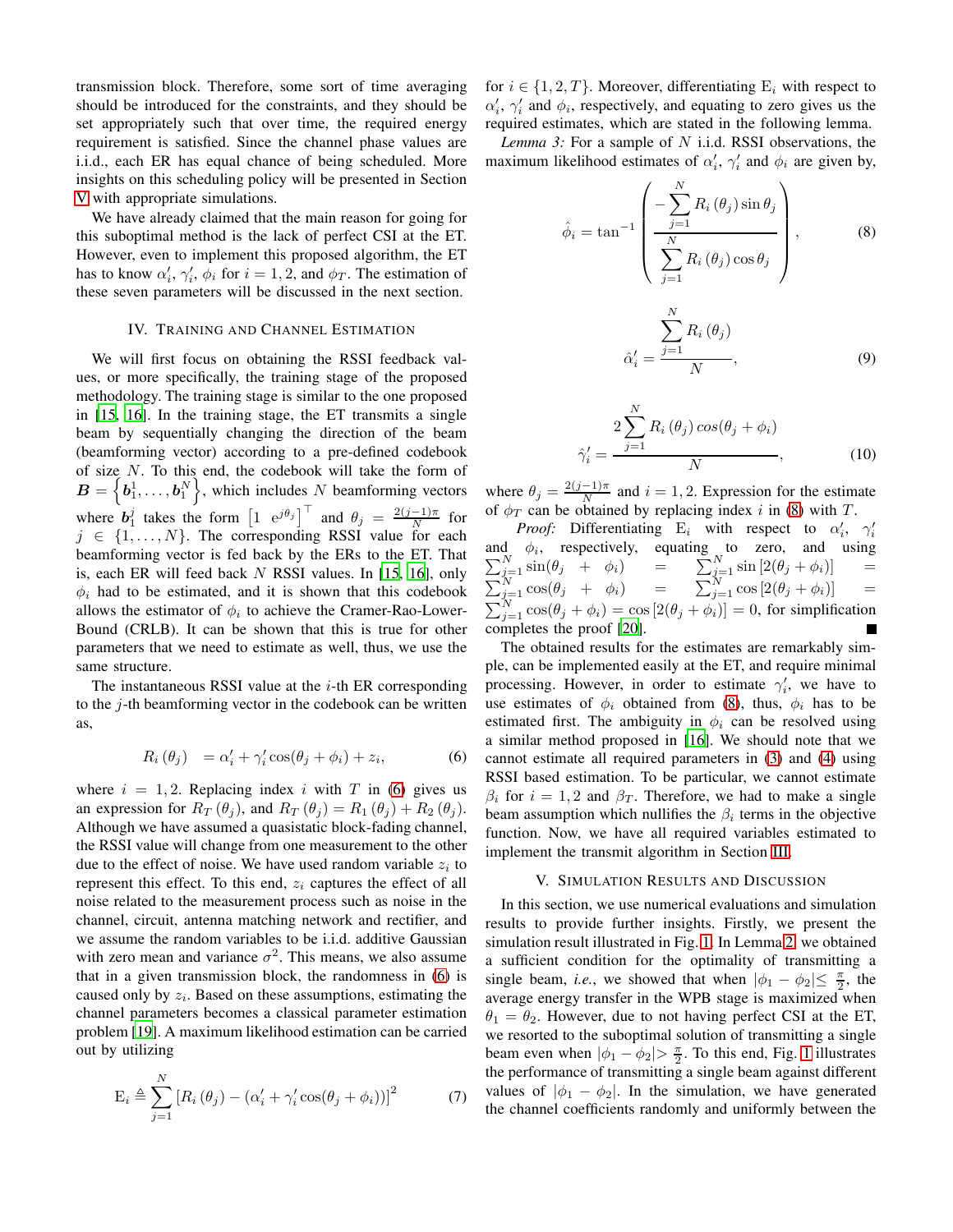

<span id="page-5-4"></span>Fig. 1. The optimality and sub-optimality regions when transmitting a single energy beam.

amplitudes of 0.1 and 1, and channel phase differences of 0 and  $2\pi$ . We have considered 10000 channel realizations, and for each realization, we have considered 100 different possible combinations of  $\rho_1$  and  $\rho_2$ . We can see that when  $|\phi_1 - \phi_2| \leq \frac{\pi}{2}$ , we get the optimal solution by transmitting a single beam. However, the interesting thing to note here is that the sub-optimality arises only when  $|\phi_1 - \phi_2|$  is close to  $\pi$ . This means the optimality condition is true for a much larger region. Also, by observing the solid line at zero error, we can see that even when  $|\phi_1 - \phi_2|$  is close to  $\pi$ , we get optimality for some combinations of  $\rho_1$  and  $\rho_2$ .

For the same simulation, we have illustrated the average harvested energy at each ER, and the total average harvested energy, in Fig. [2.](#page-5-5) It can be seen that the loss of optimality is negligibly small. After the training, one natural alternate option is to transmit two beams directed at each ER, *i.e.*, by setting  $\theta_1 = -\hat{\phi}_1$  and  $\theta_2 = -\hat{\phi}_2$ . The figure shows that our proposed method achieves a significant gain over this method. It should be noted that there can be scenarios where the ET is unable satisfy the minimum energy criterion at each ER. To this end, in Section [III,](#page-1-1) we have proposed Algorithm 1, to continue WET by relaxing constraints. Fig [2](#page-5-5) also illustrates the performance of this algorithm, as it shows what is the harvested energy when the constraints are not satisfied. In the sum, the infeasible part contains the amount of harvested energy when at least one individual constraint is not satisfied, where as the ER-wise infeasible part contains the amount of harvested energy when its own energy constraint is not satisfied. When having more than two ERs, the ET is more likely to find a pair of ERs which satisfy the sufficient condition. Also, since the ERs are more likely to be closer to each other in terms of phase, the pairwise sum harvested energy should increase. Satisfying the constraints will be comparatively easier as well when the two ERs are closer to each other, and hence, the infeasible region is expected to shrink when the number of ERs increases. An extension that stems on the idea presented in this paper on scheduling ERs that are closer to each other in terms of their channel phase



<span id="page-5-5"></span>Fig. 2. The average harvested energy at each ER for different beamforming methods.

<span id="page-5-3"></span>can be found in [\[21\]](#page-6-12).

#### VI. CONCLUSIONS

This paper has focused on transferring energy to a pair of low complex energy receivers (ER) over the wireless medium by using energy beamforming. The channel learning has been done at the energy transmitter (ET) by only utilizing RSSI values that are fed back from the ERs to the ET. Starting with two ERs, selecting the beamformer that maximizes the total average energy transfer between the ET and the ERs, while satisfying a minimum harvested energy criterion at each ER, has been studied. Analytical solutions to the optimization problem have been presented, together with sufficient conditions for the optimality, and algorithms for practical implementation. The proposed policy, although being suboptimal, is suitable for ERs having tight energy constraints and hardware limitations, and it has been shown that the optimality gap is negligibly small. Insights on the extension of results to an arbitrary number of ERs have been presented through a pairwise scheduling policy, that does not violate optimality. Performance gains have been highlighted using numerical evaluations and simulations.

#### **REFERENCES**

- <span id="page-5-0"></span>[1] X. Lu, P. Wang, D. Niyato, D. I. Kim, and Z. Han, "Wireless networks with RF energy harvesting: A contemporary survey," *IEEE Commun. Surveys and Tutorials*, vol. 17, pp. 757–789, Nov. 2015.
- <span id="page-5-1"></span>[2] R. Zhang and C. K. Ho, "MIMO broadcasting for simultaneous wireless information and power transfer," *IEEE Trans. Wireless Commun.*, vol. 12, pp. 1989–2001, May 2013.
- [3] X. Chen, Z. Zhang, H. h. Chen, and H. Zhang, "Enhancing wireless information and power transfer by exploiting multi-antenna techniques," *IEEE Commun. Magazine*, vol. 53, pp. 133–141, Apr. 2015.
- [4] J. Xu, S. Bi, and R. Zhang, "Multiuser MIMO wireless energy transfer with coexisting opportunistic communication," *IEEE Wireless Commun. Letters*, vol. 4, pp. 273–276, Jun. 2015.
- [5] X. Chen, X. Wang, and X. Chen, "Energy-efficient optimization for wireless information and power transfer in large-scale mimo systems employing energy beamforming," *IEEE Wireless Commun. Letters*, vol. 2, pp. 667–670, Dec. 2013.
- <span id="page-5-2"></span>[6] W. Huang, H. Chen, Y. Li, and B. Vucetic, "On the performance of multiantenna wireless-powered communications with energy beamforming," *IEEE Trans. Veh. Technol.*, vol. 65, pp. 1801–1808, Mar. 2016.